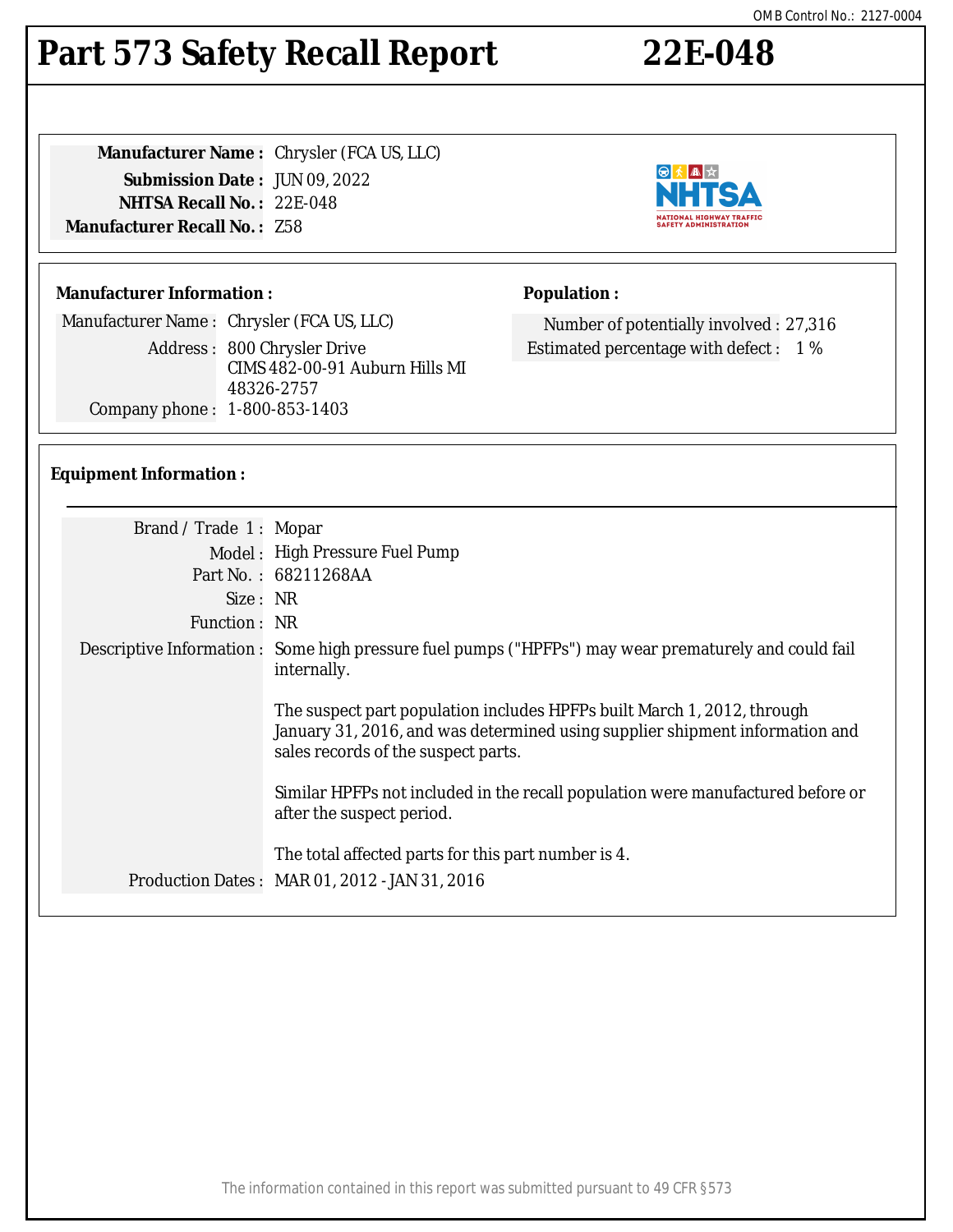| Brand / Trade 2: Mopar |                                                                                                                                                                                                                 |
|------------------------|-----------------------------------------------------------------------------------------------------------------------------------------------------------------------------------------------------------------|
|                        | Model: High Pressure Fuel Pump                                                                                                                                                                                  |
|                        | Part No.: 68211269AA                                                                                                                                                                                            |
| Size: NR               |                                                                                                                                                                                                                 |
| Function: NR           |                                                                                                                                                                                                                 |
|                        | Descriptive Information : Some HPFPs may wear prematurely and could fail internally.                                                                                                                            |
|                        | The suspect part population includes HPFPs built March 1, 2012, through July 31,<br>2021, and was determined using supplier shipment information and sales<br>records of the suspect parts.                     |
|                        | Similar HPFPs not included in the recall population were manufactured before or<br>after the suspect period.                                                                                                    |
|                        | The total affected parts for this part number is 11,845.                                                                                                                                                        |
|                        | Production Dates: MAR 01, 2012 - JUL 31, 2021                                                                                                                                                                   |
| Brand / Trade 3: Mopar |                                                                                                                                                                                                                 |
|                        | Model: 3.0L Diesel Engine                                                                                                                                                                                       |
|                        | Part No.: 05158019AK                                                                                                                                                                                            |
| Size: NR               |                                                                                                                                                                                                                 |
| Function: NR           |                                                                                                                                                                                                                 |
|                        | Descriptive Information : Some 3.0L Diesel engines may have been produced with HPFPs that may wear<br>prematurely and could fail internally.                                                                    |
|                        | The suspect part population includes 3.0L diesel engines built November 7, 2016,<br>through January 23, 2018, and was determined using supplier shipment<br>information and sales records of the suspect parts. |
|                        | Similar 3.0L Diesel engines not included in the recall population were<br>manufactured before or after the suspect period.                                                                                      |
|                        | The total affected parts for this part number is 1,994.                                                                                                                                                         |
|                        | Production Dates: NOV 07, 2016 - JAN 23, 2018                                                                                                                                                                   |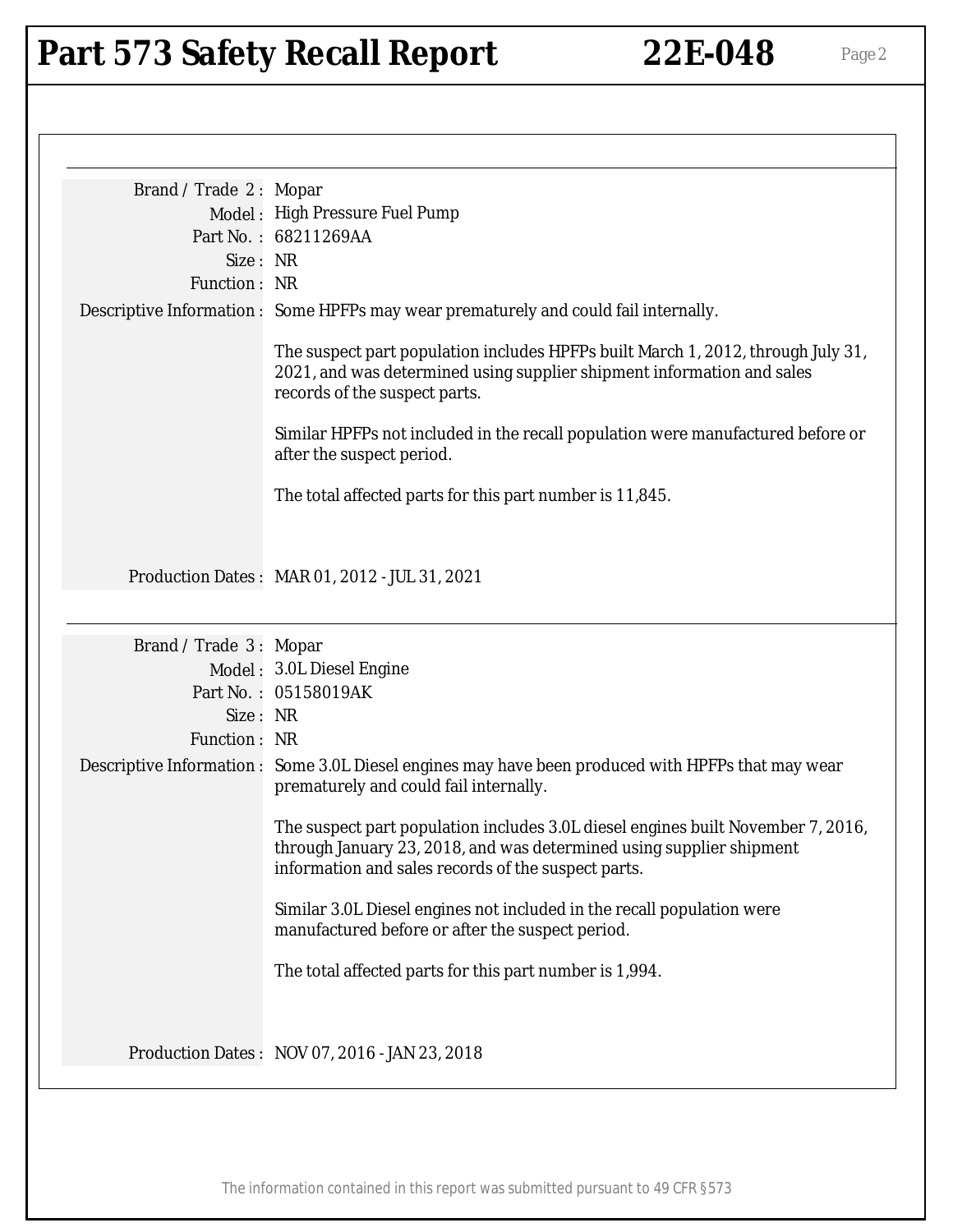| Brand / Trade 4: Mopar |                                                                                                                                                                                                               |
|------------------------|---------------------------------------------------------------------------------------------------------------------------------------------------------------------------------------------------------------|
|                        | Model: 3.0L Diesel Engine                                                                                                                                                                                     |
|                        | Part No.: 05158036AF                                                                                                                                                                                          |
| Size: NR               |                                                                                                                                                                                                               |
| Function: NR           |                                                                                                                                                                                                               |
|                        | Descriptive Information : Some 3.0L Diesel engines may have been produced with HPFPs that may wear<br>prematurely and could fail internally.                                                                  |
|                        | The suspect part population includes 3.0L diesel engines built July 15, 2016,<br>through June 24, 2018, and was determined using supplier shipment information<br>and sales records of the suspect parts.     |
|                        | Similar 3.0L Diesel engines not included in the recall population were<br>manufactured before or after the suspect period.                                                                                    |
|                        | The total affected parts for this part number is 329.                                                                                                                                                         |
|                        | Production Dates: JUL 15, 2016 - JUN 24, 2018                                                                                                                                                                 |
| Brand / Trade 5: Mopar |                                                                                                                                                                                                               |
|                        | Model: 3.0L Diesel Engine                                                                                                                                                                                     |
|                        | Part No.: 05158048AC                                                                                                                                                                                          |
| Size: NR               |                                                                                                                                                                                                               |
| Function: NR           |                                                                                                                                                                                                               |
|                        | Descriptive Information : Some 3.0L Diesel engines may have been produced with HPFPs that may wear<br>prematurely and could fail internally.                                                                  |
|                        | The suspect part population includes 3.0L diesel engines built January 24, 2018,<br>through April 18, 2018, and was determined using supplier shipment<br>information and sales records of the suspect parts. |
|                        | Similar 3.0L Diesel engines not included in the recall population were<br>manufactured before or after the suspect period.                                                                                    |
|                        |                                                                                                                                                                                                               |
|                        | The total affected parts for this part number is 391.                                                                                                                                                         |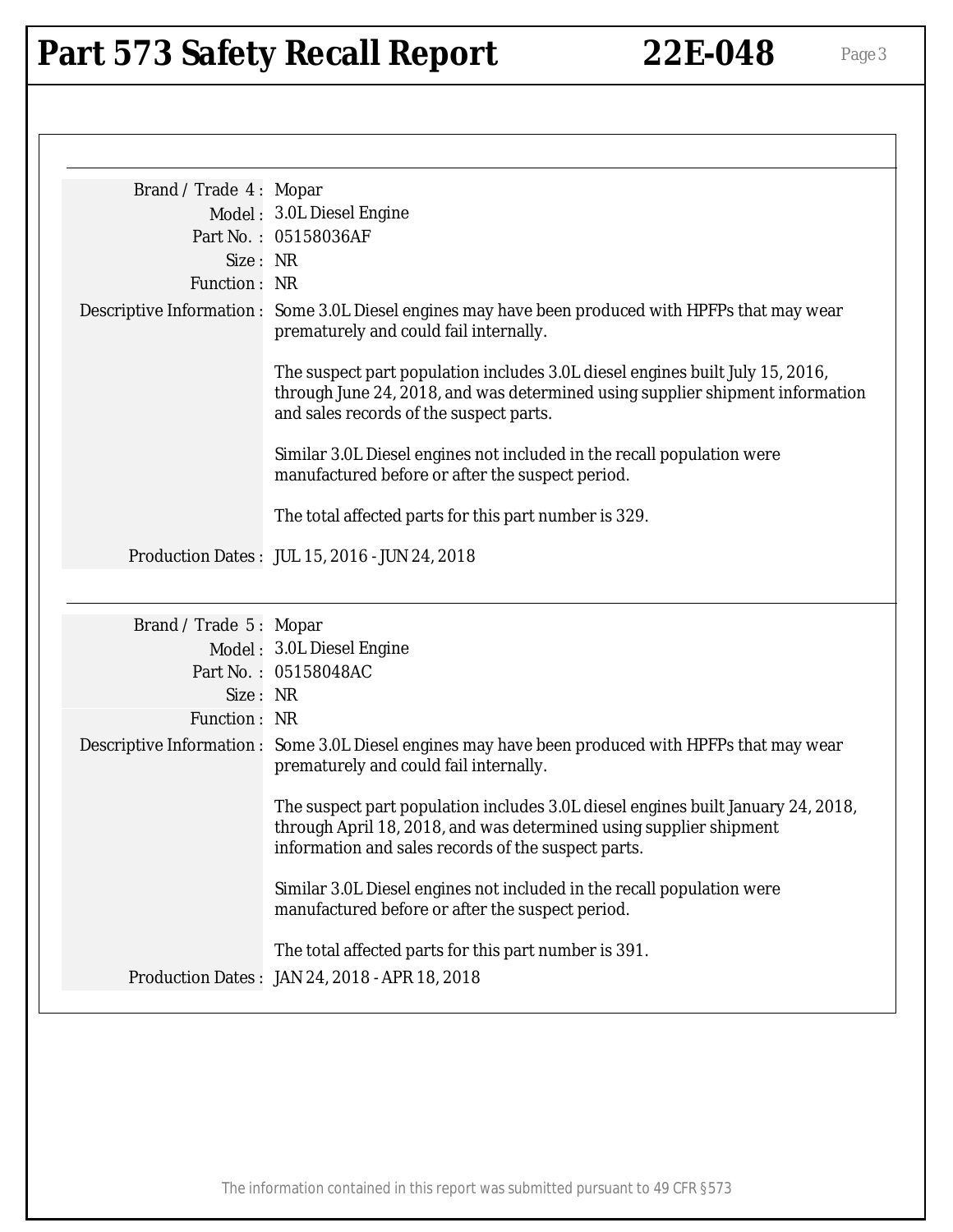| Brand / Trade 6: Mopar |                                                                                                                                                                                                                   |
|------------------------|-------------------------------------------------------------------------------------------------------------------------------------------------------------------------------------------------------------------|
|                        | Model: 3.0L Diesel Engine                                                                                                                                                                                         |
|                        | Part No.: 05158048AD                                                                                                                                                                                              |
| Size: NR               |                                                                                                                                                                                                                   |
| Function: NR           |                                                                                                                                                                                                                   |
|                        | Descriptive Information : Some 3.0L Diesel engines may have been produced with HPFPs that may wear<br>prematurely and could fail internally.                                                                      |
|                        | The suspect part population includes 3.0L diesel engines built April 19, 2018,<br>through August 11, 2018, and was determined using supplier shipment<br>information and sales records of the suspect parts.      |
|                        | Similar 3.0L Diesel engines not included in the recall population were<br>manufactured before or after the suspect period.                                                                                        |
|                        | The total affected parts for this part number is 3,370.                                                                                                                                                           |
|                        | Production Dates: APR 19, 2018 - AUG 11, 2018                                                                                                                                                                     |
| Brand / Trade 7: Mopar |                                                                                                                                                                                                                   |
|                        | Model: 3.0L Diesel Engine                                                                                                                                                                                         |
|                        | Part No.: 05158048AE                                                                                                                                                                                              |
| Size: NR               |                                                                                                                                                                                                                   |
| Function: NR           |                                                                                                                                                                                                                   |
|                        | Descriptive Information : Some 3.0L Diesel engines may have been produced with HPFPs that may wear<br>prematurely and could fail internally.                                                                      |
|                        | The suspect part population includes 3.0L diesel engines built September 12,<br>2018, through October 17, 2018, and was determined using supplier shipment<br>information and sales records of the suspect parts. |
|                        | Similar 3.0L Diesel engines not included in the recall population were<br>manufactured before or after the suspect period.                                                                                        |
|                        | The total affected parts for this part number is 3,354.                                                                                                                                                           |
|                        | Production Dates: SEP 12, 2018 - OCT 17, 2018                                                                                                                                                                     |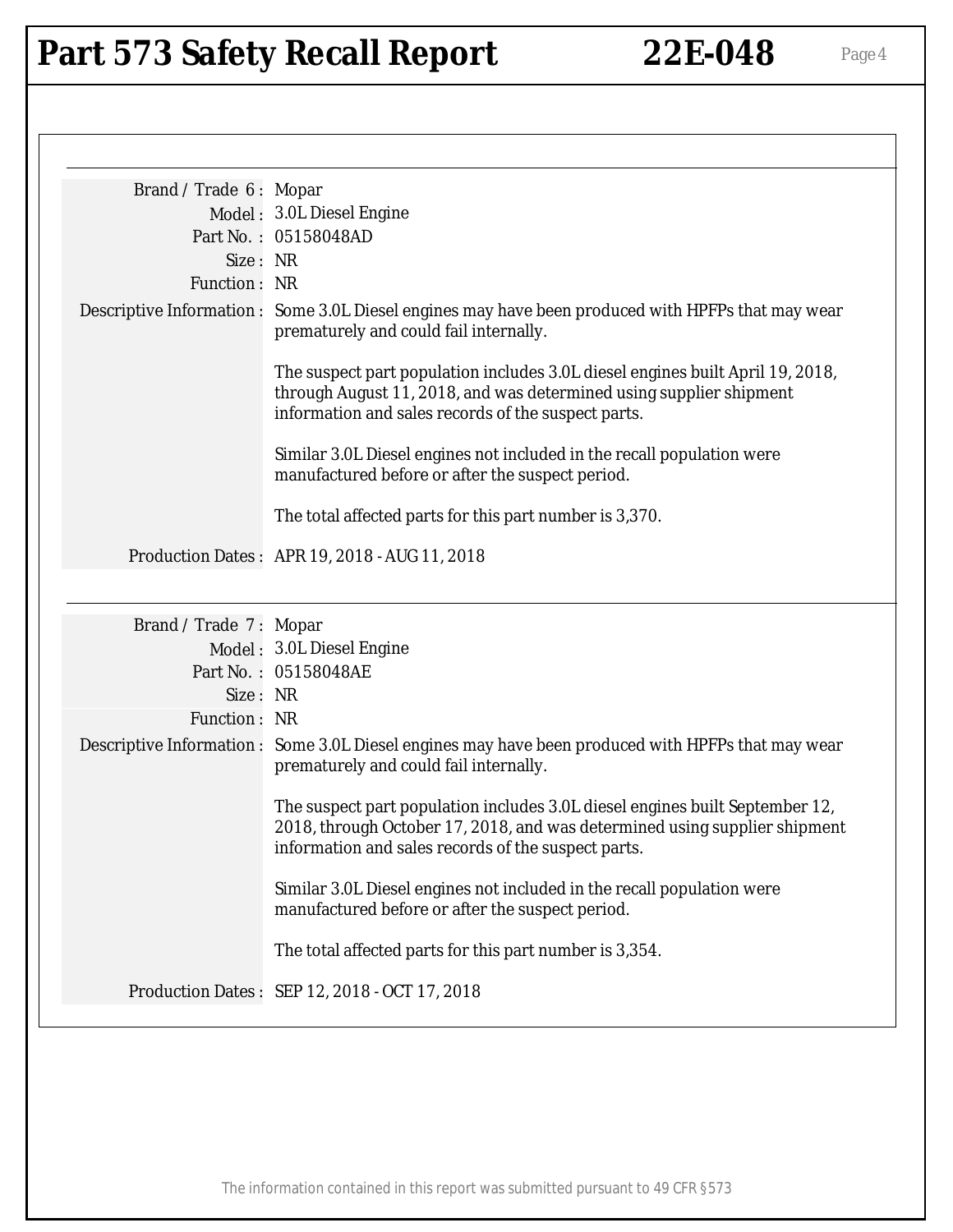| Brand / Trade 8: Mopar |                                                                                                                                                                                                                 |
|------------------------|-----------------------------------------------------------------------------------------------------------------------------------------------------------------------------------------------------------------|
|                        | Model: 3.0L Diesel Engine                                                                                                                                                                                       |
|                        | Part No.: 05158048AF                                                                                                                                                                                            |
| Size: NR               |                                                                                                                                                                                                                 |
| Function: NR           |                                                                                                                                                                                                                 |
|                        | Descriptive Information : Some 3.0L Diesel engines may have been produced with HPFPs that may wear<br>prematurely and could fail internally.                                                                    |
|                        | The suspect part population includes 3.0L diesel engines built October 10, 2018,<br>through October 17, 2018, and was determined using supplier shipment<br>information and sales records of the suspect parts. |
|                        | Similar 3.0L Diesel engines not included in the recall population were<br>manufactured before or after the suspect period.                                                                                      |
|                        | The total affected parts for this part number is 4,900.                                                                                                                                                         |
|                        | Production Dates: OCT 10, 2018 - OCT 17, 2018                                                                                                                                                                   |
| Brand / Trade 9: Mopar |                                                                                                                                                                                                                 |
|                        | Model: 3.0L Diesel Engine                                                                                                                                                                                       |
|                        | Part No.: 05158052AD                                                                                                                                                                                            |
| Size: NR               |                                                                                                                                                                                                                 |
| Function: NR           |                                                                                                                                                                                                                 |
|                        | Descriptive Information : Some 3.0L Diesel engines may have been produced with HPFPs that may wear<br>prematurely and could fail internally.                                                                    |
|                        | The suspect part population includes 3.0L diesel engines built June 25, 2018,<br>through March 30, 2019, and was determined using supplier shipment<br>information and sales records of the suspect parts.      |
|                        | Similar 3.0L Diesel engines not included in the recall population were<br>manufactured before or after the suspect period.                                                                                      |
|                        | The total affected parts for this part number is 342.                                                                                                                                                           |
|                        | Production Dates: JUN 25, 2018 - MAR 30, 2019                                                                                                                                                                   |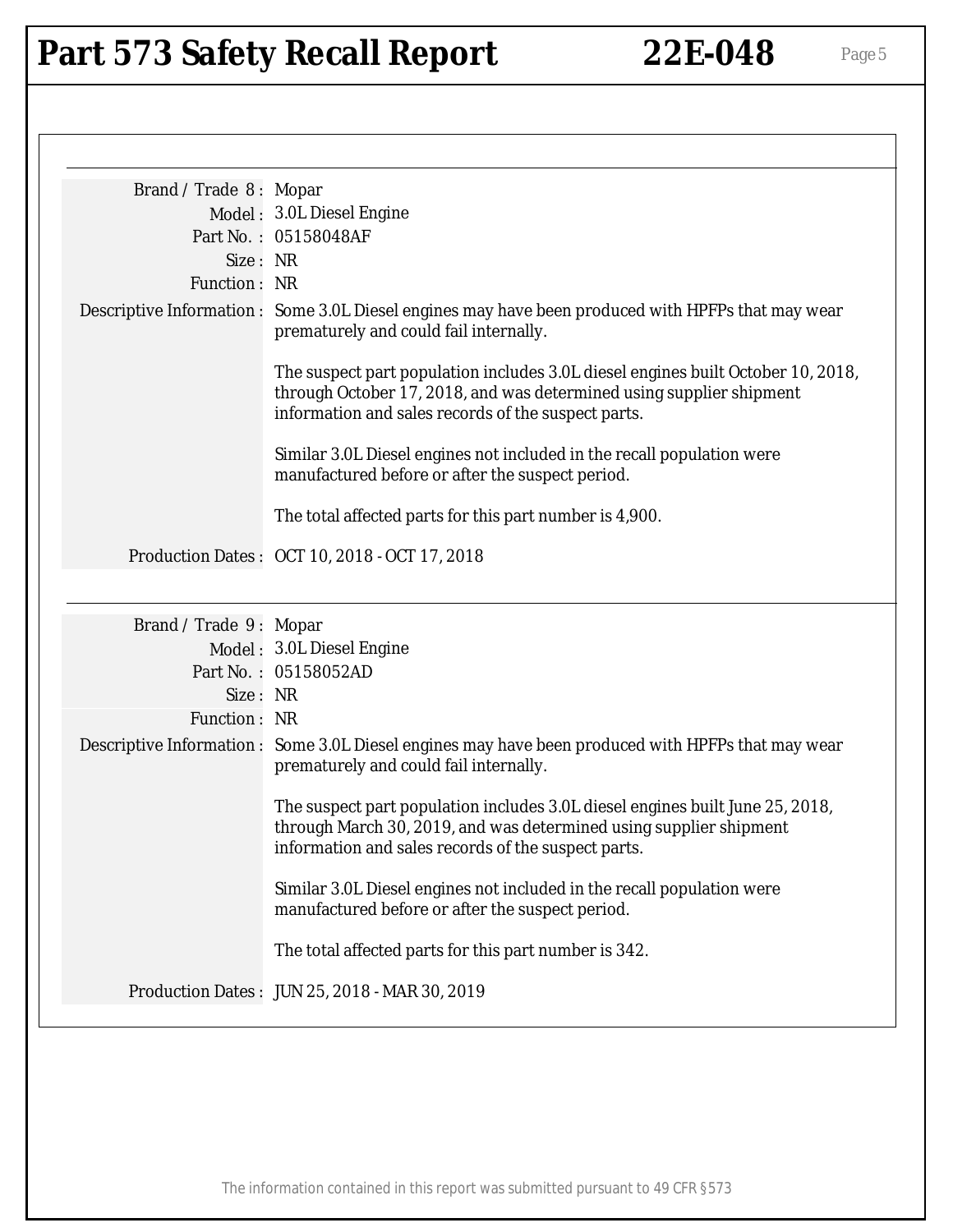| Brand / Trade 10: Mopar |                                                                                                                                                                                                               |
|-------------------------|---------------------------------------------------------------------------------------------------------------------------------------------------------------------------------------------------------------|
|                         | Model: 3.0L Diesel Engine                                                                                                                                                                                     |
|                         | Part No.: 05158052AF                                                                                                                                                                                          |
| Size: NR                |                                                                                                                                                                                                               |
| Function: NR            |                                                                                                                                                                                                               |
|                         | Descriptive Information : Some 3.0L Diesel engines may have been produced with HPFPs that may wear<br>prematurely and could fail internally.                                                                  |
|                         | The suspect part population includes 3.0L diesel engines built March 5, 2019,<br>through December 31, 2020, and was determined using supplier shipment<br>information and sales records of the suspect parts. |
|                         | Similar 3.0L Diesel engines not included in the recall population were<br>manufactured before or after the suspect period.                                                                                    |
|                         | The total affected parts for this part number is 600.                                                                                                                                                         |
|                         | Production Dates: MAR 05, 2019 - DEC 31, 2020                                                                                                                                                                 |
| Brand / Trade 11: Mopar | Model: 3.0L Diesel Engine<br>Part No.: 05158052AG                                                                                                                                                             |
| Size: NR                |                                                                                                                                                                                                               |
| Function: NR            |                                                                                                                                                                                                               |
|                         | Descriptive Information : Some 3.0L Diesel engines may have been produced with HPFPs that may wear<br>prematurely and could fail internally.                                                                  |
|                         | The suspect part population includes 3.0L diesel engines built January 1, 2021,<br>through July 31, 2021, and was determined using supplier shipment information<br>and sales records of the suspect parts.   |
|                         | Similar 3.0L Diesel engines not included in the recall population were<br>manufactured before or after the suspect period.                                                                                    |
|                         | The total affected parts for this part number is 169.                                                                                                                                                         |
|                         | Production Dates: JAN 01, 2021 - JUL 31, 2021                                                                                                                                                                 |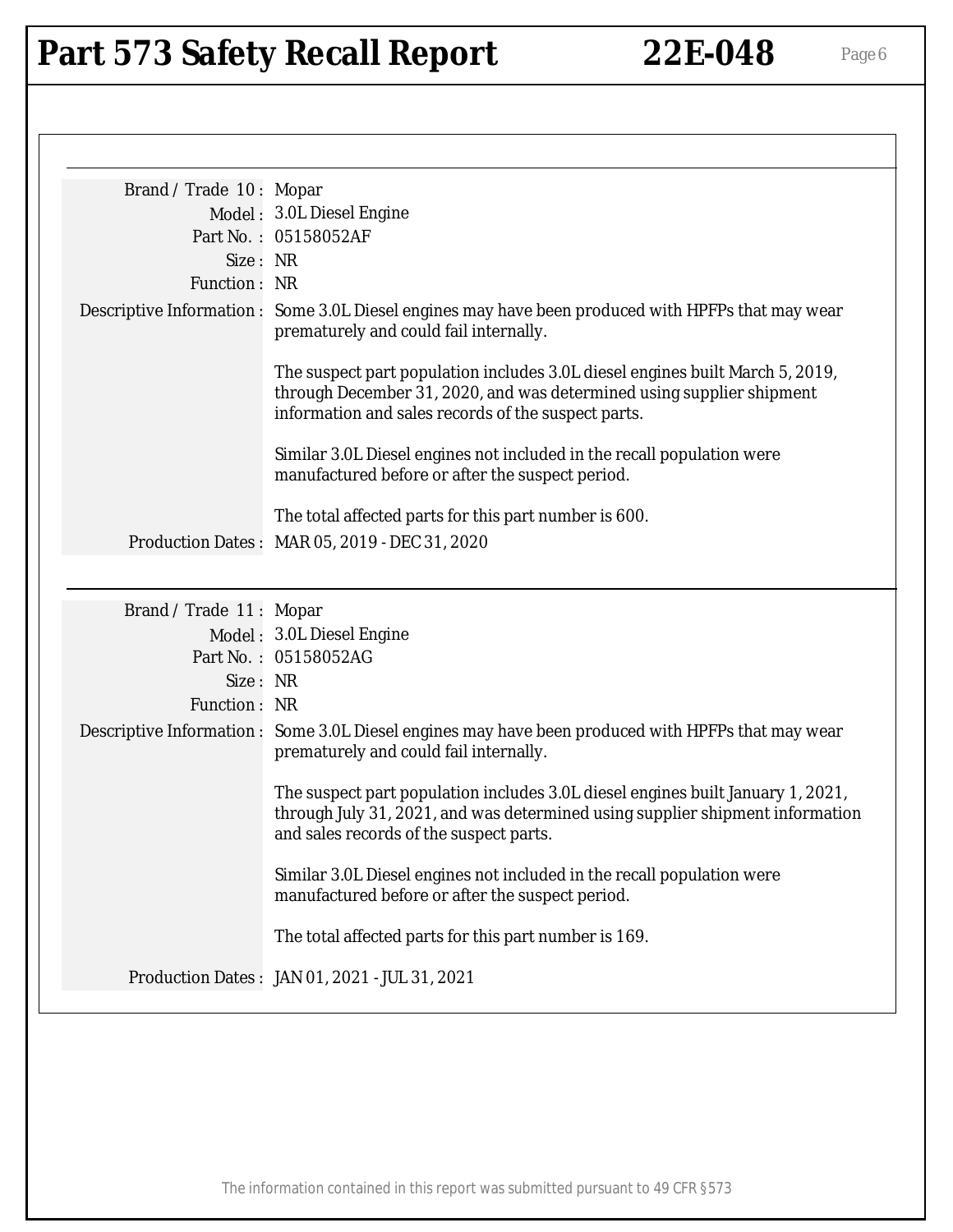| Brand / Trade 12: Mopar       |                                                                                                                                                                                                                   |
|-------------------------------|-------------------------------------------------------------------------------------------------------------------------------------------------------------------------------------------------------------------|
|                               | Model: 3.0L Diesel Engine                                                                                                                                                                                         |
|                               | Part No.: 05162072AD                                                                                                                                                                                              |
| Size: NR                      |                                                                                                                                                                                                                   |
| Function: NR                  |                                                                                                                                                                                                                   |
|                               | Descriptive Information : Some 3.0L Diesel engines may have been produced with HPFPs that may wear<br>prematurely and could fail internally.                                                                      |
|                               | The suspect part population includes 3.0L diesel engines built December 12,<br>2013, through February 28, 2014, and was determined using supplier shipment<br>information and sales records of the suspect parts. |
|                               | Similar 3.0L Diesel engines not included in the recall population were<br>manufactured before or after the suspect period.                                                                                        |
|                               | The total affected parts for this part number is 5.                                                                                                                                                               |
|                               | Production Dates: DEC 12, 2013 - FEB 28, 2014                                                                                                                                                                     |
|                               |                                                                                                                                                                                                                   |
| Brand / Trade 13: Mopar       |                                                                                                                                                                                                                   |
|                               | Model: 3.0L Diesel Engine                                                                                                                                                                                         |
|                               | Part No.: 05162072AE                                                                                                                                                                                              |
| Size: NR                      |                                                                                                                                                                                                                   |
| Function: NR                  |                                                                                                                                                                                                                   |
|                               | Descriptive Information : Some 3.0L Diesel engines may have been produced with HPFPs that may wear<br>prematurely and could fail internally.                                                                      |
|                               | The suspect part population includes 3.0L diesel engines built March 3, 2014,<br>through May 29, 2014, and was determined using supplier shipment information<br>and sales records of the suspect parts.          |
|                               | Similar 3.0L Diesel engines not included in the recall population were<br>manufactured before or after the suspect period.                                                                                        |
|                               | The total affected parts for this part number is 13.                                                                                                                                                              |
|                               | Production Dates: MAR 03, 2014 - MAY 29, 2014                                                                                                                                                                     |
| <b>Description of Defect:</b> |                                                                                                                                                                                                                   |
|                               |                                                                                                                                                                                                                   |
|                               | Description of the Defect : A high pressure fuel pump failure may introduce internally failed component<br>debris into the fuel system potentially causing fuel starvation if installed into a<br>vehicle.        |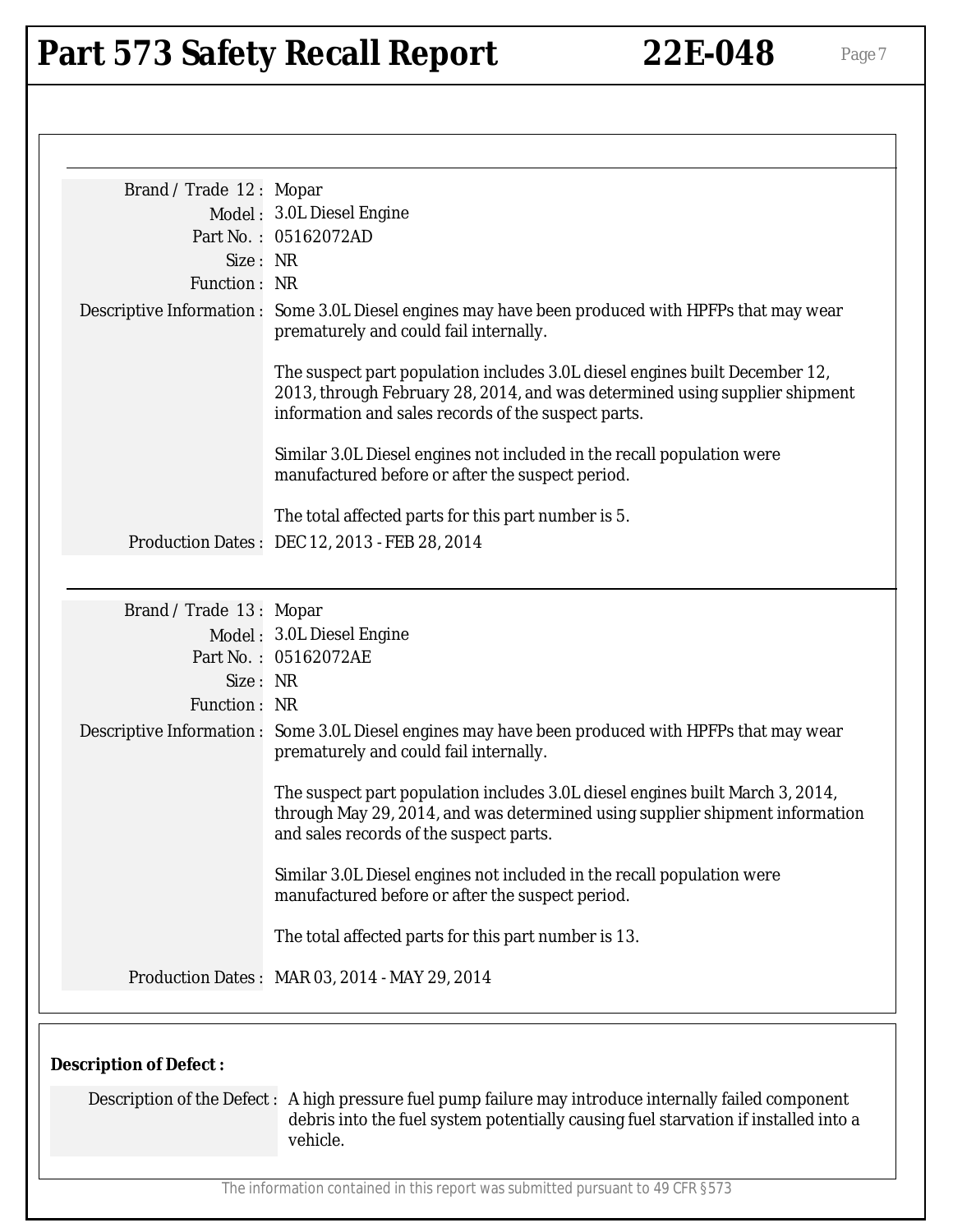| FMVSS 1 : NR                                          |                                                                                                                                                                                                                                         |
|-------------------------------------------------------|-----------------------------------------------------------------------------------------------------------------------------------------------------------------------------------------------------------------------------------------|
| <b>FMVSS 2: NR</b>                                    |                                                                                                                                                                                                                                         |
|                                                       | Description of the Safety Risk : Fuel starvation may result in an unexpected loss of motive power, which can<br>cause vehicle crash without prior warning if installed into a vehicle.                                                  |
| Description of the Cause: NR                          |                                                                                                                                                                                                                                         |
|                                                       | Identification of Any Warning Vehicle occupants may notice a Malfunction Indicator Lamp illuminating, a<br>that can Occur: service Electronic Throttle Control indicator, a fuel leak at the HPFP, or<br>excessive noise from the HPFP. |
| <b>Involved Components:</b>                           |                                                                                                                                                                                                                                         |
| <b>Component Name: Injection Pump</b>                 |                                                                                                                                                                                                                                         |
| <b>Component Description: High Pressure Fuel Pump</b> |                                                                                                                                                                                                                                         |
|                                                       | Component Part Number: 68211268AA / 68211269AA                                                                                                                                                                                          |
|                                                       |                                                                                                                                                                                                                                         |
| <b>Component Name: Engine Assembly</b>                |                                                                                                                                                                                                                                         |
| <b>Component Description: 3.0L Diesel Engine</b>      |                                                                                                                                                                                                                                         |
|                                                       | Component Part Number: 05158019AK / 05158036AF / 05158048AC / 05158048AD / 05158048AE /                                                                                                                                                 |
|                                                       | 05158048AF                                                                                                                                                                                                                              |
|                                                       |                                                                                                                                                                                                                                         |
| <b>Component Name: Engine Assembly</b>                |                                                                                                                                                                                                                                         |
| <b>Component Description: 3.0L Diesel Engine</b>      |                                                                                                                                                                                                                                         |
|                                                       | Component Part Number: 05158052AD / 05158052AF / 05158052AG / 05162072AD / 05162072AE                                                                                                                                                   |
|                                                       |                                                                                                                                                                                                                                         |
|                                                       |                                                                                                                                                                                                                                         |
|                                                       |                                                                                                                                                                                                                                         |
| <b>Supplier Identification:</b>                       |                                                                                                                                                                                                                                         |
| <b>Component Manufacturer</b>                         |                                                                                                                                                                                                                                         |
| Name: Robert Bosch GmbH                               |                                                                                                                                                                                                                                         |
| Address: Robert-Bosch-Platz 1                         |                                                                                                                                                                                                                                         |
|                                                       | Gerlingen-Schillerhhe Foreign States 70839                                                                                                                                                                                              |
| Country: Germany                                      |                                                                                                                                                                                                                                         |
|                                                       |                                                                                                                                                                                                                                         |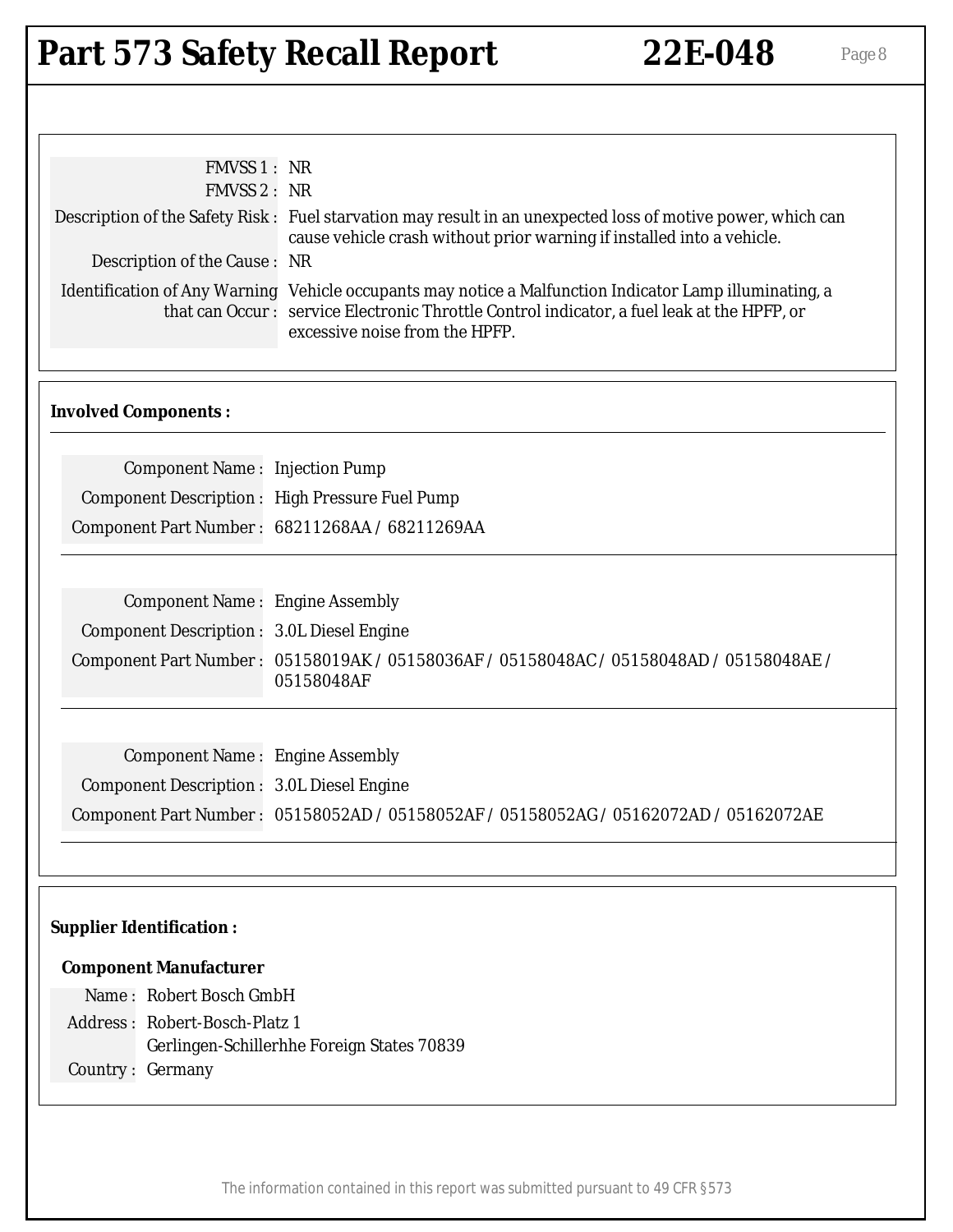#### **Chronology :**

• On February 9, 2022, the FCA US LLC ("FCA US") Technical Safety and Regulatory Compliance ("TSRC") organization opened an investigation into 2014-2020 MY Jeep Grand Cherokee, and 2014-2019 MY Ram 1500 Classic vehicles for potential premature high pressure fuel pump failures in vehicles equipped with the 3.0L diesel engine which may result in a stall.

• From February 2022, through May 2022, FCA US TSRC conducted an analysis of stall patterns and vehicle history, determined that the affected vehicles were equipped with the Bosch CP4.2 high pressure fuel pump, and determined that the high pressure fuel pump was the origin of the stalls.

• As of May 18, 2022, FCA US is aware of 215 customer assistance records, 1,061 warranty claims, and three field reports potentially related to this issue for all markets with dates of receipt ranging from March 14, 2014 to January 14, 2022.

• As of May 18, 2022, FCA US is aware of zero accidents and zero injuries potentially related to this issue for all markets.

• On June 2, 2022, FCA US determined, through the Vehicle Regulations Committee, to conduct a voluntary safety recall of the affected units.

#### **Description of Remedy :**

|                                                                       | Description of Remedy Program : FCA US will conduct a voluntary safety recall on all affected parts to<br>repurchase suspect HPFPs and uninstalled engines. For installed engines,<br>FCA US will replace the HPFP, and inspect and, if necessary, replace<br>additional fuel system components.                                                                                                       |
|-----------------------------------------------------------------------|--------------------------------------------------------------------------------------------------------------------------------------------------------------------------------------------------------------------------------------------------------------------------------------------------------------------------------------------------------------------------------------------------------|
|                                                                       | FCA US has a longstanding policy and practice of reimbursing owners who<br>have incurred the cost of repairing a problem that subsequently becomes<br>the subject of a field action. To ensure consistency, FCA US, as part of the<br>owner letter, will request that customers send the original receipt and/or<br>other adequate proof of payment to the company for confirmation of the<br>expense. |
| from Recalled Component : durability.                                 | How Remedy Component Differs The remedy is to replace affected pumps with a new HPFP with improved                                                                                                                                                                                                                                                                                                     |
| Identify How/When Recall Condition NR<br>was Corrected in Production: |                                                                                                                                                                                                                                                                                                                                                                                                        |
|                                                                       |                                                                                                                                                                                                                                                                                                                                                                                                        |
|                                                                       |                                                                                                                                                                                                                                                                                                                                                                                                        |

|  | <b>Recall Schedule:</b> |  |
|--|-------------------------|--|
|--|-------------------------|--|

|                                                               | Description of Recall Schedule: ** 06/09/2022: FCA US will notify dealers and begin notifying owners on<br>or about 07/29/2022. |
|---------------------------------------------------------------|---------------------------------------------------------------------------------------------------------------------------------|
| Planned Dealer Notification Date: JUL 29, 2022 - JUL 29, 2022 |                                                                                                                                 |
| Planned Owner Notification Date: JUL 29, 2022 - JUL 29, 2022  |                                                                                                                                 |